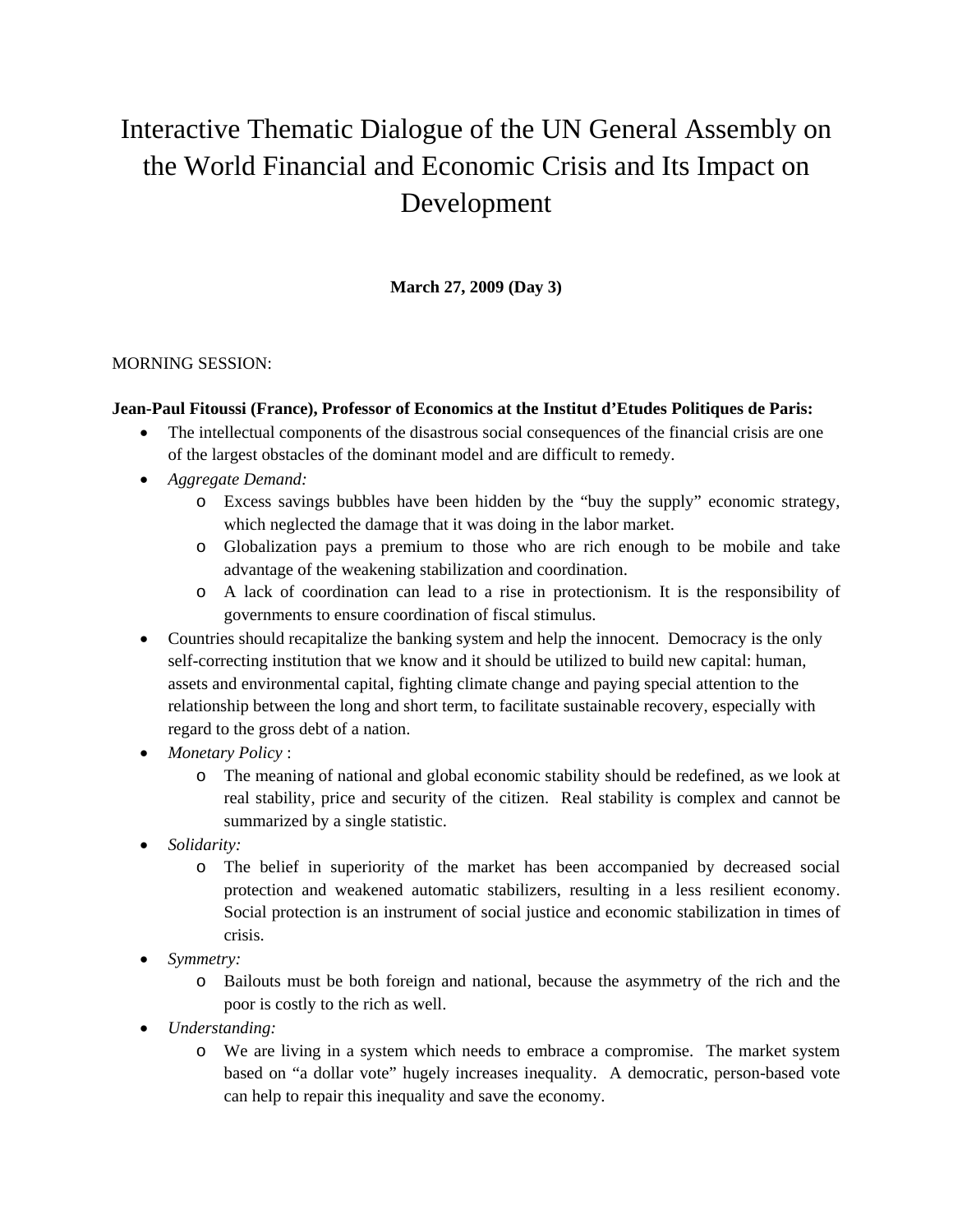#### **Robert Johnson (US), Former Chief Economist of the US Senate Banking Committee:**

- It is incorrect to say that this crisis was unforeseeable!
- The US consumer has been a buyer of last resort. The incomes in the US did not keep up with productivity, which allowed a large debt accumulation. This system has collapsed and is now groping for sources of demand, which emphasizes coordinated, broad based, fiscal expansion, for high multiplier activity.
- Surplus countries such as China should take the lead and display a constructive role.
- Governments cannot borrow infinitely. This frightens authorities within each country and can be seen in the US where people will be cutting back.
- Lack of regulation represents an intellectual failure to account for negative externalities. It also maximizes the freedom of those in the financial sector and creates moral hazard, as financiers are more likely to take risks, which spillover onto society.
- A regulatory authority would allow for harmonization of standards on issues such as off-shore banking. The Financial Stability Forum has been inadequate. There is a need for input and involvement from those who have been affected to enable proper regulatory authority and avoid the skewed incentives of individual executives. Effective regulation of the credit default swap market should prevent it from being considered as gambling, and creation of fictitious pricing systems.
- It is the moral legitimacy for capitalist democracies to set the rules in the finance domain, rather than money having the ability to purchase and the rules.

# **Yu Yongding (China), Director of the Institute of World Economics and Politics, Chinese Academy of Social Sciences:**

- Growth in China has declined from 13% in 2007 to 9% in 2008. However, large stimulus plans aim to increase income expenditure and will be able to offset negative effects. China aims to achieve the target of 8% GDP growth for 2009.
- China has reason to be confident in reaching its target because it is in a good position: The budget deficit has been very low, the banking system is quite good and China has not suffered from a liquidity shortage or credit crunch, which is an important difference. China must use its domestic demand to replace the external demand, which it has been too dependent upon in the past. This will help to contribute to global economic recovery.
- The financial architecture is characterized by the dominance of the US dollar as the single currency has enabled the US to run an enormous current account deficit. It is perverse and unacceptable that the rich borrow endlessly from the poor. These characteristics expose the instability of the system and although the US has ensured no hyperinflation or default, the prospect of dollar devaluation is very scary.
- We must continue trying to reform International Financial Architecture and find ways to decouple debt accumulation from the reserve currency country. The People's Bank of China proposes a new international reserve currency and special drawing rights should be used instead of the dollar, broadening the currency basket to include all major currencies.
- Countries should engage in regional financial collaboration, following initiatives such as the Chiang Mai agreement.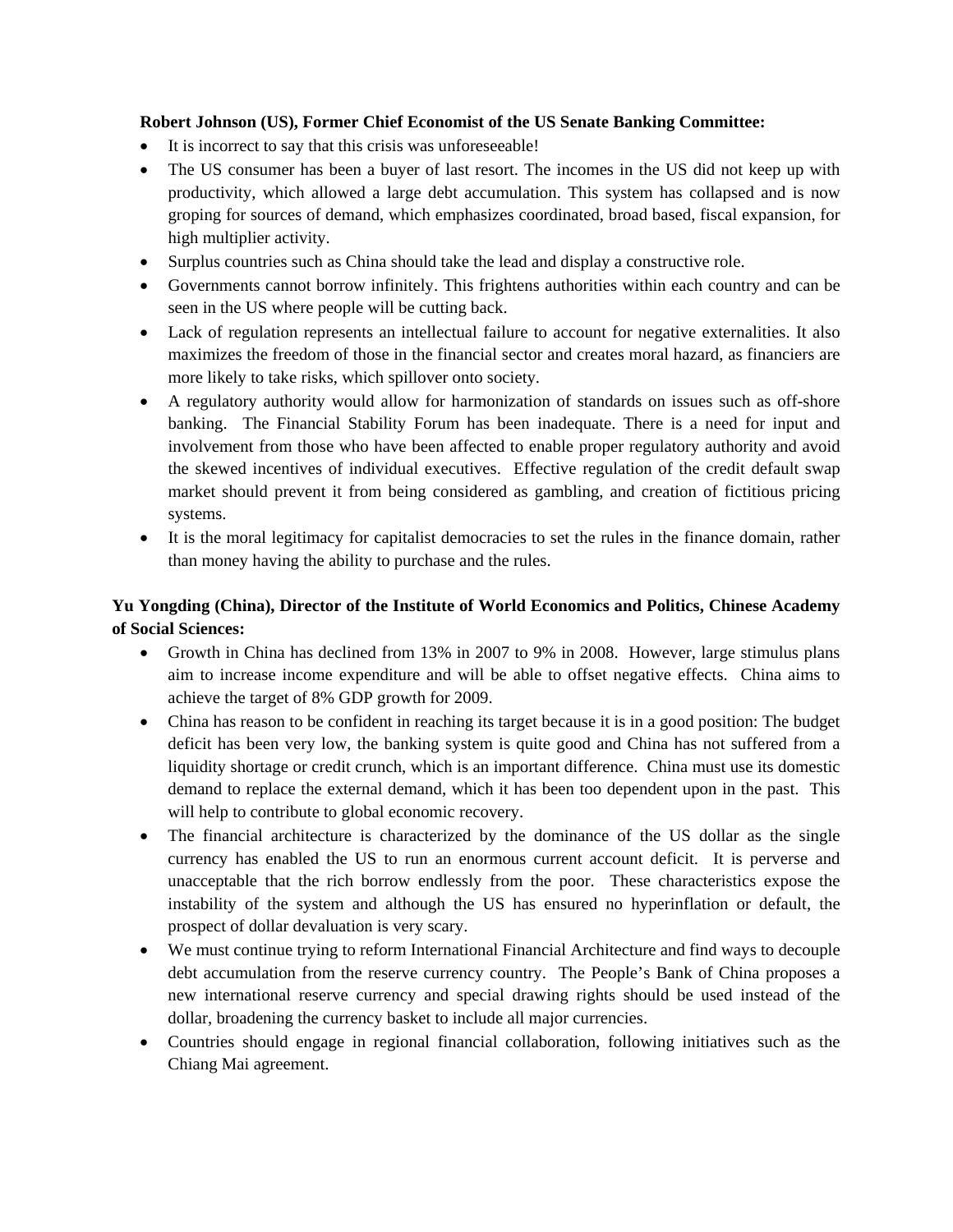#### **Dominican Republic:**

• Robert Johnson spoke about poverty and design of corrective measures and packages; could the panel please elaborate on the bailout packages?

## **Bangladesh:**

- Will there be distributive implications of the bailouts? What externalities will result from the stimulus packages and to what extent are these externalities being considered, are there comprehensive studies for the knock-on effects?
- An international reserve currency to replace dollar dominated assets should be considered. Will this idea be discussed within the framework of a new global system?

#### **Pakistan:**

- Our system has failed systemically and is in need of fundamental reform.
- Do you think that the recommendations you have put together will make the fundamental reforms alluded to?

#### **Brazil:**

• Draws attention to the urgency in implementing regulatory reforms. There is wide debate over whether re-regulation of the financial system should be at national, or international level. The coordination and timing of this should be considered. There could be wide-ranging losses, therefore it is not necessarily best to implement reforms now, perhaps we need more time to debate and analyze.

#### **Benin:**

• The role of international financial institutions in managing external debt is problematic and allows the poor to be dominated by the rich. Requests more information on reforming debt management to give the poor a chance in the international systems.

#### **Pedro Paez (Ecuador), Minister for Economic Coordination:**

- The US created the problem, so there is no reason to assume that it should be the Third World that should fall victim to this crisis and have to service debts. With the political will, poorer nations could create a mechanism to restructure third world debt, generating better fiscal conditions and counter-cyclical catch-up for lost time. This would enable countries to achieve the Millennium Development Goals and offset the human cost of lost jobs, if political will.
- Therefore we must create political room for maneuver. A new financial architecture should create a new global reserve system, utilize regional blocs and structures which are culturally appropriate within each of the markets and implement suitable mechanisms for accountability.
- The environment of confidence, reputation, transparency, governance and legitimacy must be reconstructed. Regional settlements have the potential to breathe new life into trade.
- Efforts must be made to restore credit for foreign trade, rather than unsustainable consumption by the North.

## **Francois Houtart (Belgium): Special Representative of the President of the General Assembly**

• The "capitalist democracy" is in serious doubt, as it is a system that violates human rights.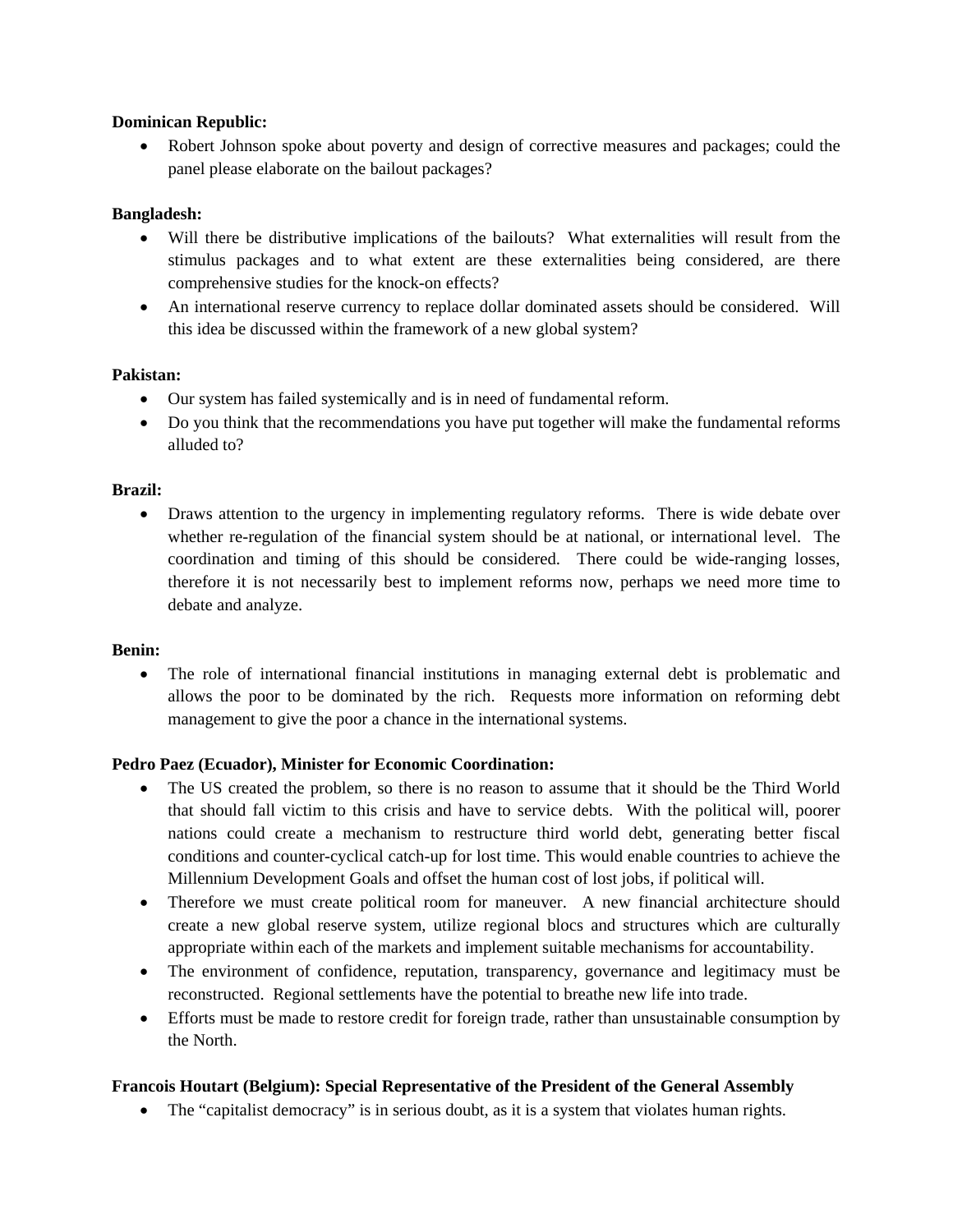• If capitalism is excluding the externalities, then the capitalist logic itself must be discussed and we may need to look beyond capitalism.

#### **Vietnam:**

• Expressed interested in the need to reform the major currency basket. Asks the commission to comment on China's suggestion and special drawing rights, especially to hear the opinion of Robert Johnson.

#### **Tanzania:**

• Bank and business bailouts have gained momentum, but should there not be a need for due diligence to establish the institution's viability before bailing it out?

#### **Saudi Arabia:**

- We must invest soundly in the environment.
- The interests of the world are deeply intertwined and Saudi Arabia has the regulation in place to adapt to this period.
- Reaffirm the importance of international and regional efforts to achieve a favorable climate to face the challenges before them and reiterate their active role in the G20.
- The only way out is transparency in economic transactions: trade must be liberated, with a climate to attract capital. The banking sector has been seriously affected and it is necessary to shore up the banks.

## **PANEL:**

## **Robert Johnson (US), Former Chief Economist of the US Senate Banking Committee:**

- Equilibrium of the system is dependent upon investors putting their money back in and capital returning to developing countries.
- Voting structures do not enable the conditions imposed to reflect the externalities and as a result the system demands change.
- Geithner's proposals are a move in the positive direction.
- The US has acknowledged some positive steps for reform, including the regulatory reform, which requires common standards at the international level, but implementation must be national with harmonization of national standards across countries.
- It is preferable to get reforms right, rather than be fast, however perpetual delay is also problematic.

## **Jean-Paul Fitoussi (France), Professor of Economics at the Institut d'Etudes Politiques de Paris:**

- How can we account for the spontaneous effect of automatic stabilizers and measure the extent of the effort done by each nation.
- We cannot focus on regulation or stimulus packages, we have to do both. We have to begin good regulation now, but it has to be efficient, avoid regulatory arbitrage and new speculation. It is difficult to devise good regulation, this takes time.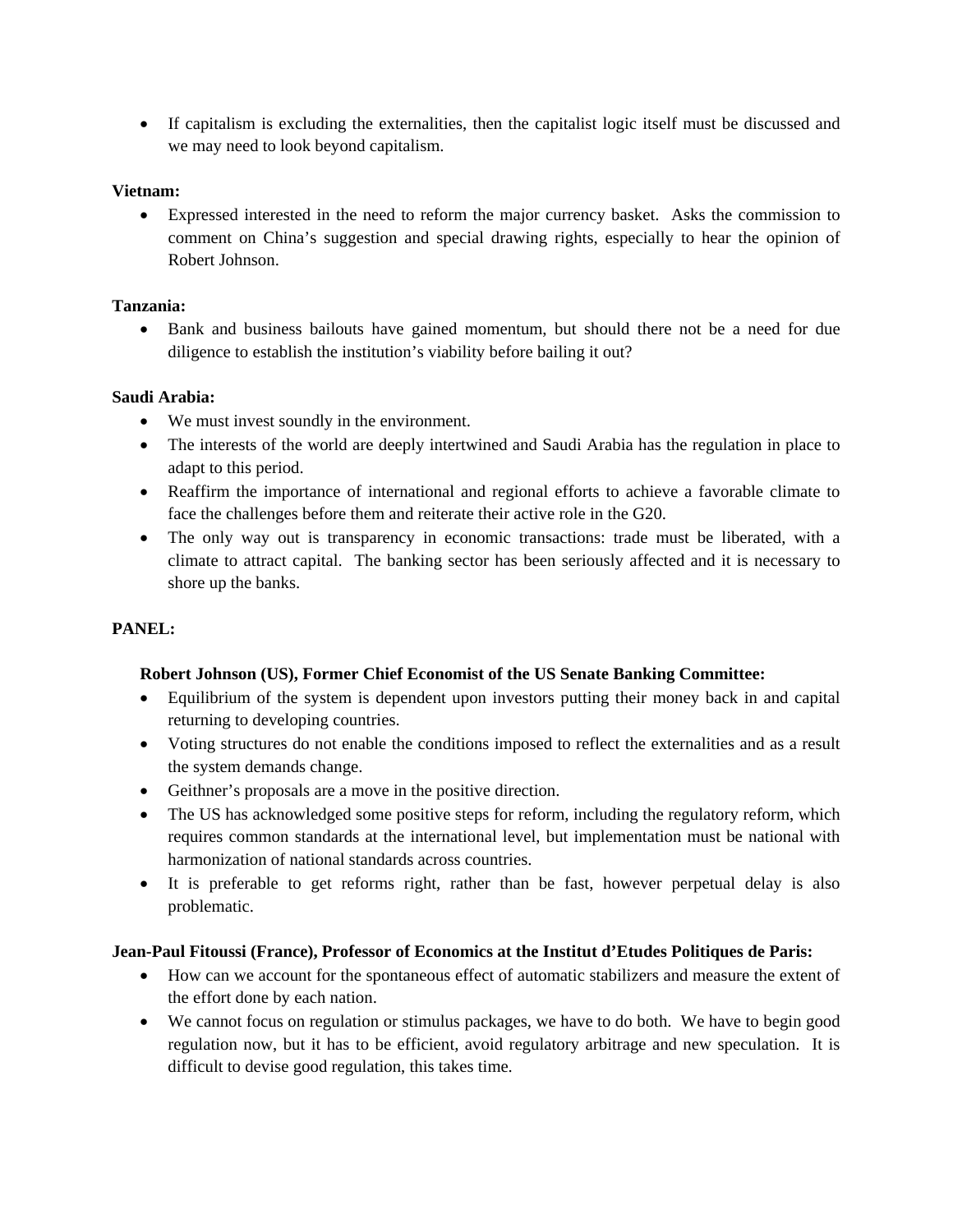- Addressing tax havens will hurt some at first, but overall this is an important aspect of economic reform and we must be radical. We must avoid tax competition and the race to the bottom, new technology should be treated as a real opportunity in the short and long run.
- Is this reform going to help change democracy, or not? There must be a big revolution and we need the right criteria.

## **Roberto Bissio - Civil Society Watch:**

- Small economies did not have the courage to tell the rulers what was going on, now we have to look at the mechanisms, with oversight. Institution setting must take place within the UN.
- Women, children and the vulnerable are hit the hardest and we do not have mechanisms available to save them.
- Now we are seeing capital flowing out: a phenomenon we could call "trickle up", which is rooted in de-regulation. We need protection programs for the poor countries to allow capital controls to protect the poor from protectionism of the richest, with their subsidized banks and stretched provisions.

#### **China:**

- The lack of regulation and overlooking risk factors are important contributing factors to today's crisis and we must learn from our mistakes and prevent recurrence of the crisis.
- What measures can be taken on the national level and international level?

#### **Thailand:**

• We should reform early warning systems to react to it in advance and regionally reinforce early warning and surveillance.

#### **Qatar:**

- Look for efficient and immediate solutions to protect the most vulnerable and guarantee protection of the environment and sustainable development.
- Efforts to achieve the Millennium Development Goals have been slowed down.
- The solutions demand a multilateral response.
- How are we going to use the international reserves for development? Will we introduce a currency other than the dollar as well as reinforcing south-south cooperation?

## **Robert Johnson (US), Former Chief Economist of the US Senate Banking Committee:**

• Creditor nations have a stake in the integrity of finance. In the US, although it is democratic, the 'too big to fail' institutions have disproportionate political power and excessive influence. There should be a greater role of creditors in the future integrity of the system.

# **Yu Yongding (China), Director of the Institute of World Economics and Politics, Chinese Academy of Social Sciences:**

• East Asian financial cooperation on promoting reform of the architecture at global level has met no conflict so far. Asians are disappointed with the IMF and the weakness of the international financial architecture.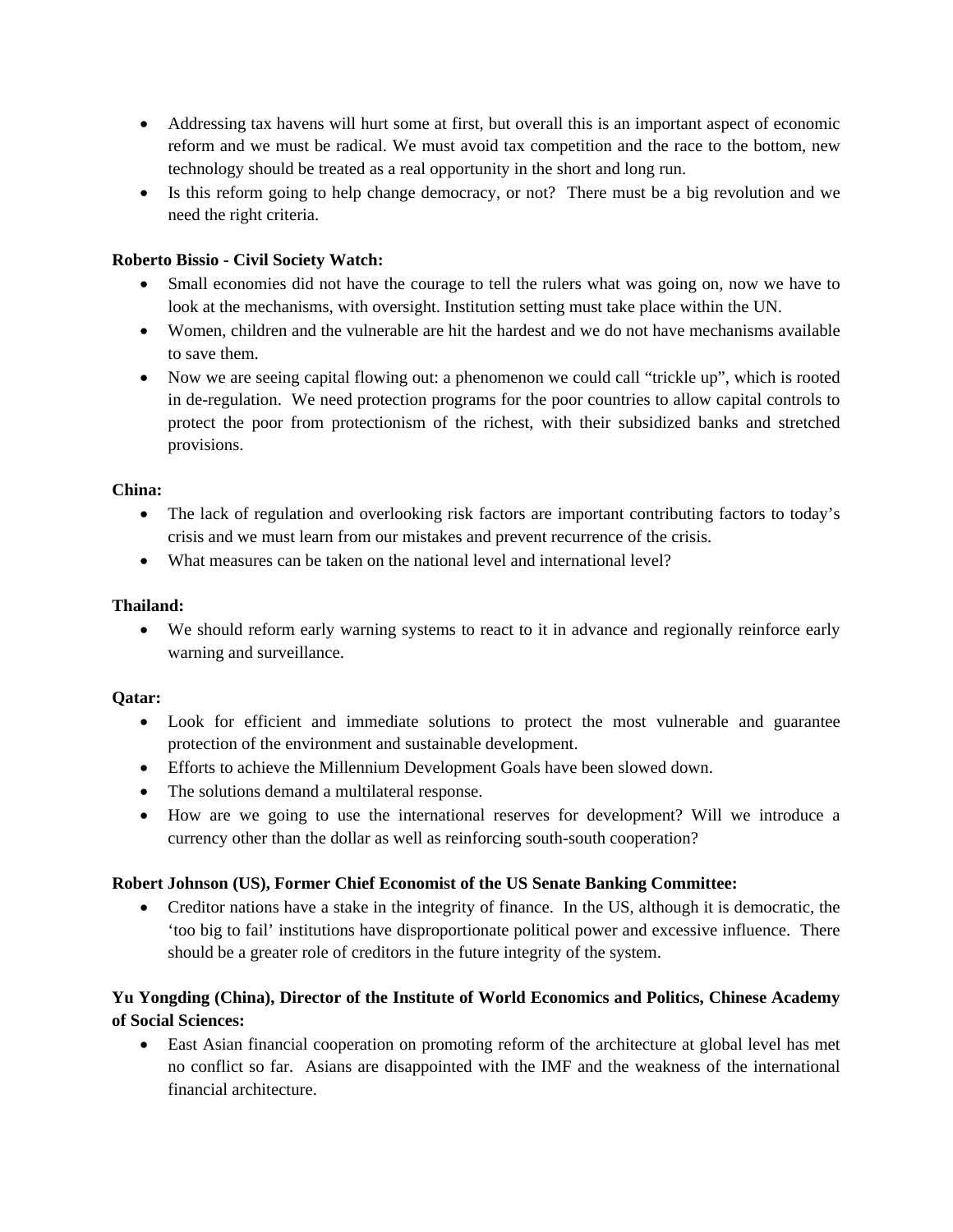- Too much confidence has been put on economists to give early warnings, this is too optimistic as we cannot rely on humans.
- There must be reform of cross-border capital flows.

## **Yaga Venugopal Reddy (India), Former Governor of the Reserve Bank of India:**

- Expects the Commission to attend to external debt management.
- We cannot afford to use the existing institutions.
- It is the time to fundamentally examine re-regulation. If we do not, we will return to same mistakes.

## **Joseph Stiglitz:**

- Developing countries that have received insufficient attention require large global stimulus, as they do not have resources or policy space that are essential at this juncture.
- Funds must be provided through loans AND grants, we cannot over- burden countries with another debt burden when they are the innocent victims of bad policy. Macroeconomic and regulatory policies must be substantial and provide money directly through a variety of channels.
- We cannot ignore the fact that IMF has often pursued pro-cyclical policies. This legacy will not be wiped out overnight and there is a confidence issue, where countries are reluctant to turn to the IMF for assistance until it's too late.
- To avoid delay regional institutions should be utilized and endorse the creation of new credit facility.
- We need to reform old institutions as well as creating the new ones. We can make use of existing institutions resources to take immediate action.
- There must be stronger regulation, there is real risk of cosmetic reform as opposed to real reform, political and economic that leads to real reform. Financial markets are very clever at creating complex products and institutions that appear to regulate when they are not. Comprehensive oversight is important but it is not enough.
- Shadow-banking entails greater risk to the economy and we need a Financial Product Safety Commission to be created, one which will do what it says it will do. The existing institutions have not produced core functions they were supposed to.
- There must be oversight and regulation, including for derivatives, regulation of competition, credit rating agencies. Incentives are one of the deep problems, as people undertake excessive risk, but existing incentive structures have not even served share holders well.
- In the interest of all countries there must be these debtor and creditor markets, which go beyond one country, reaching out to global action, as global instability is not desirable for anyone.
- *New Global Reserve System*
	- o Keynes hoped for creation of a new global reserve system, but this was vetoed by the US. Global instability hurts all, it is a common concern and there is broad consensus that we need alternative institutional arrangements. This can be done through non-inflationary contributions to global stability and transition which enhance stability of the global economic system through a top down or bottom up regional approach.
	- o If it is not done, there will be ad-hoc reforms made regionally from bottom up, which lack control over how reforms are shaped.